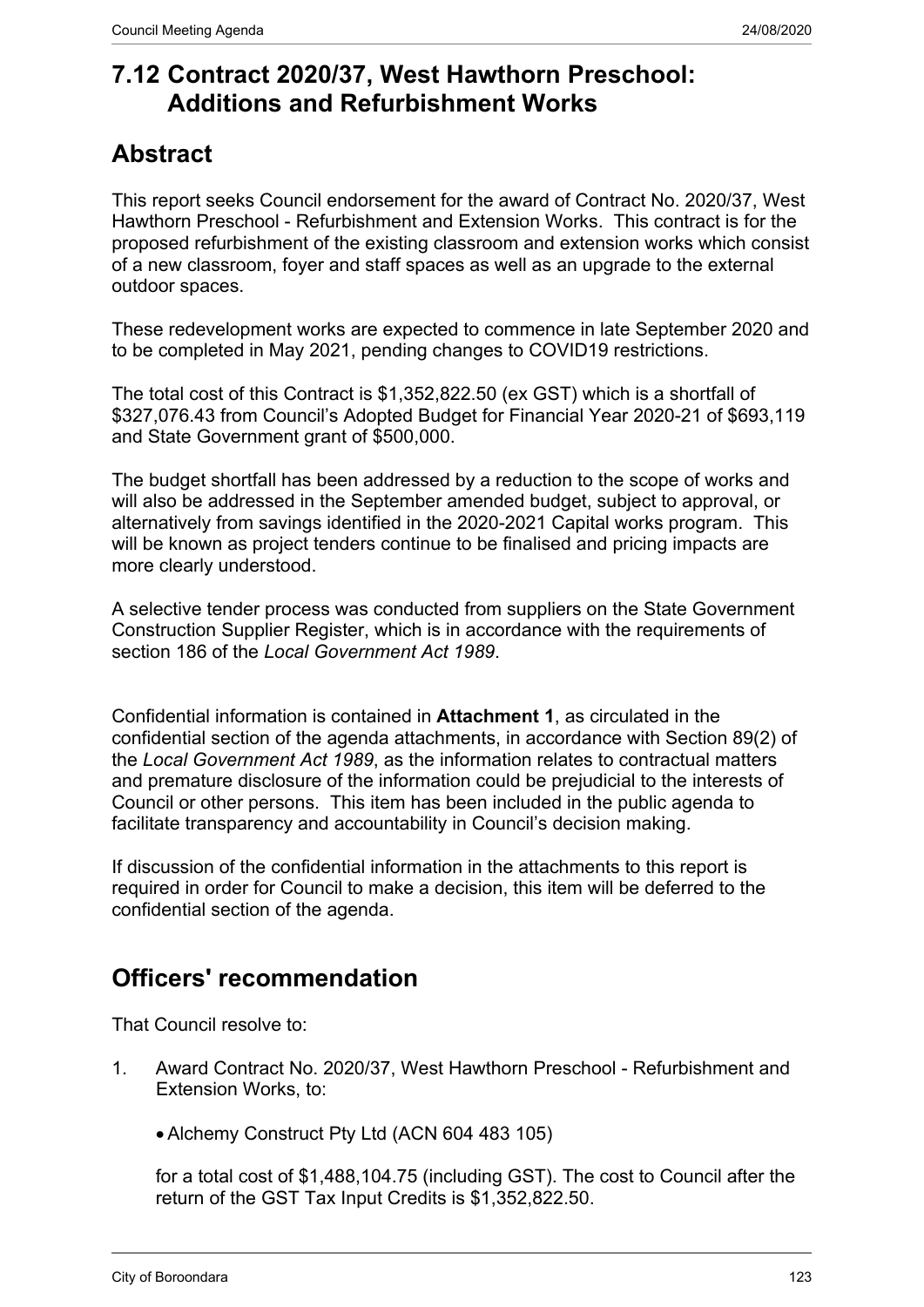2. Authorise the Director of Environment and Infrastructure to execute the contract agreements with the above contractor.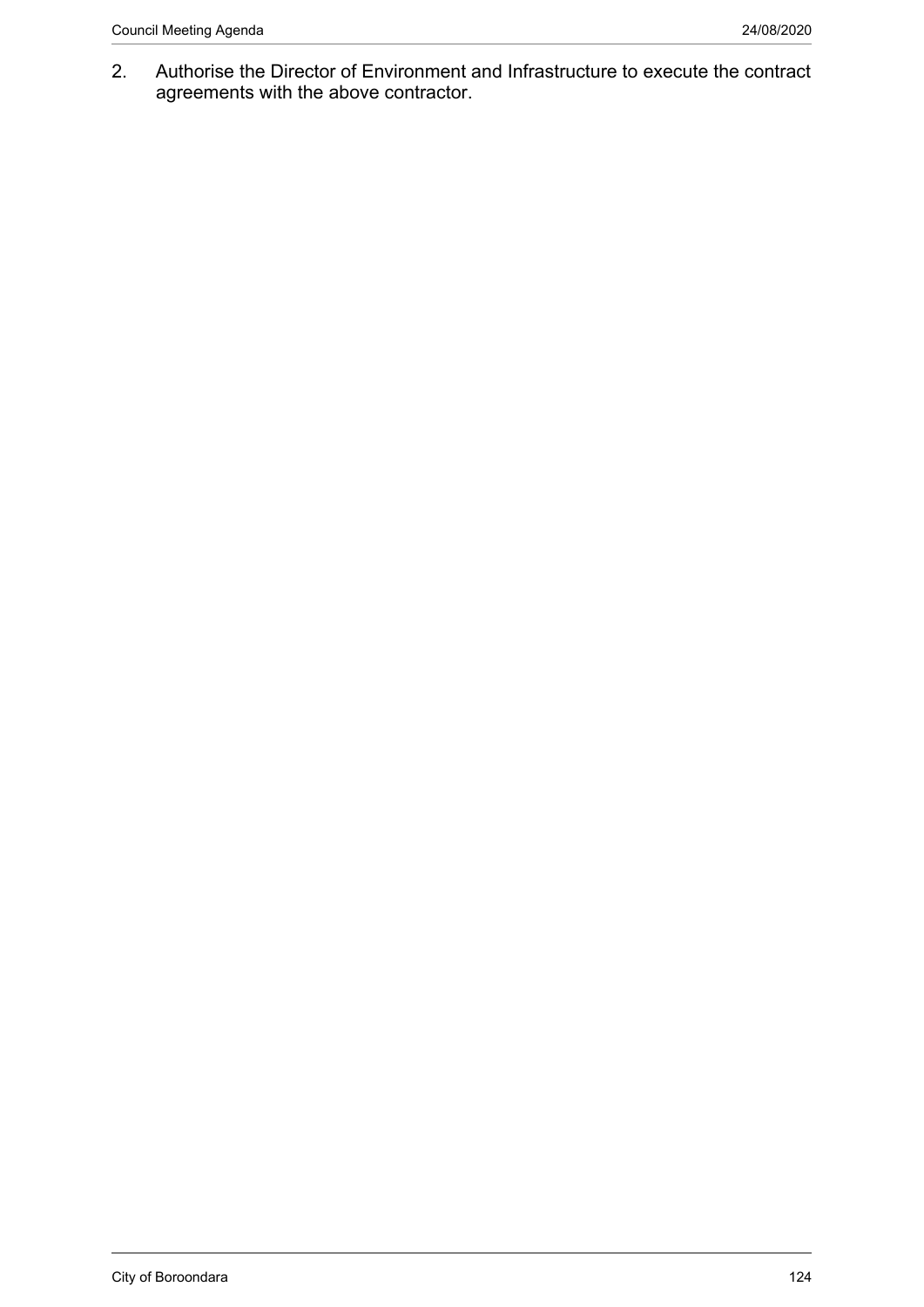### **Responsible director: Daniel Freer**

# **Director Environment and Infrastructure**

#### **1. Purpose**

The purpose of this report is for Council to give consideration to the awarding of Contract No. 2020/37, West Hawthorn Preschool - Refurbishment and Extension Works.

#### **2. Policy implications and relevance to community plan and council plan**

 $\_$  , and the set of the set of the set of the set of the set of the set of the set of the set of the set of the set of the set of the set of the set of the set of the set of the set of the set of the set of the set of th

The Boroondara Community Plan is structured around the following seven priority themes:

- Your Community Services and Facilities
- Your Parks and Green Spaces
- The Environment
- Neighbourhood Character and Heritage
- Getting Around Boroondara
- Your Local Shops and Businesses
- Civic Leadership and Governances

This proposed works for West Hawthorn Preschool aligns with **Theme 1: Your Community Services and Facilities** in the Boroondara Community Plan (2017 -27) and Council Plan (2017- 21). Within this theme, the particular strategic objectives that are addressed by this project includes:

- Strategy 1.3 Deliver, facilitate and advocate for services and programs that promote health, wellbeing, safety and a sense of community.
- Strategy 1.4 Provide, facilitate and advocate for life-long learning opportunities for people of all ages.
- Strategy 1.5 Provide, facilitate and advocate for opportunities to increase connections within the community with a focus on local neighbourhoods.

This procurement process has been carried out in accordance with the requirements of Council's Contracts and Tendering Probity Policy and Council's Procurement Policy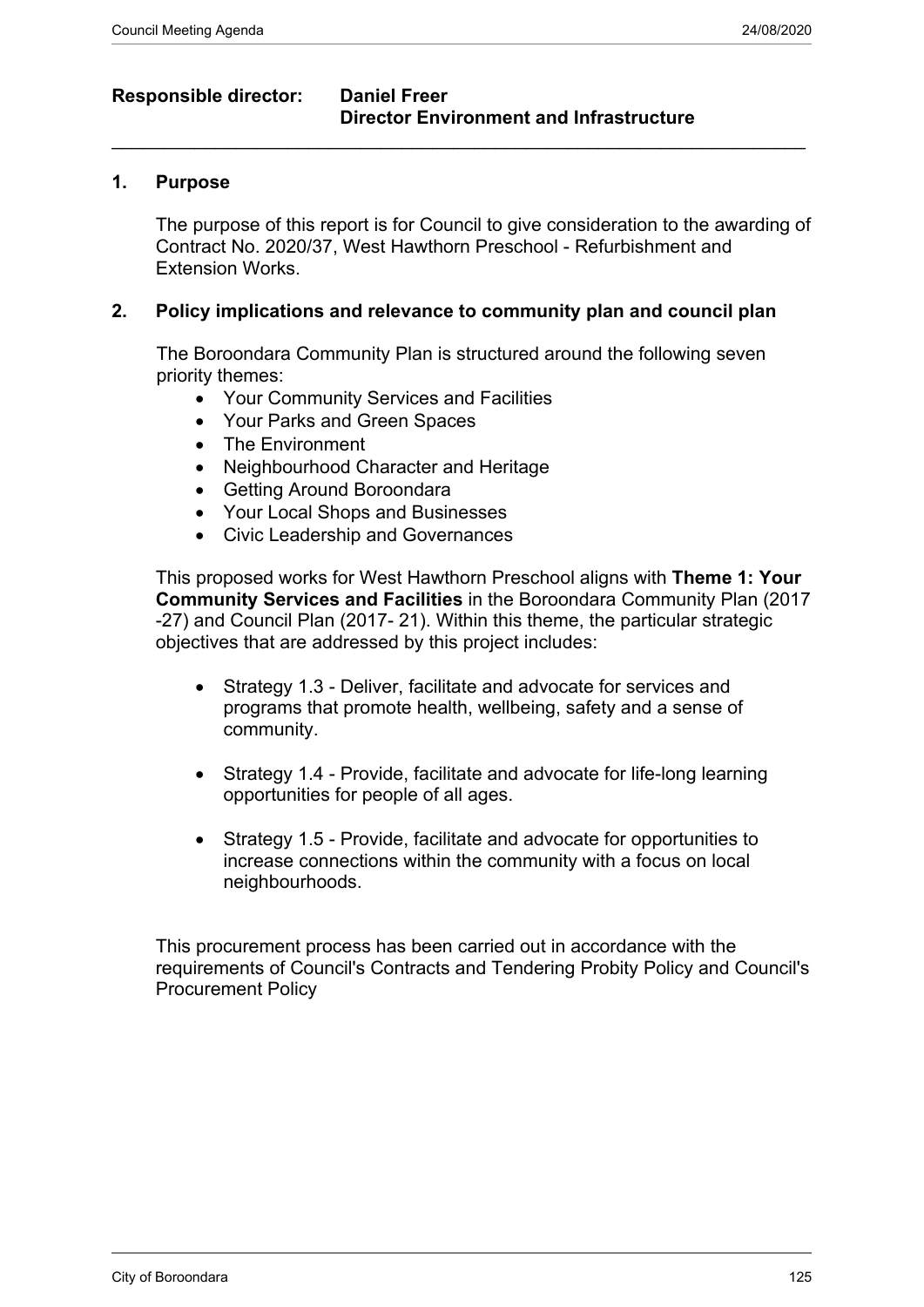#### **3. Background**

Council requires a suitably qualified organisation to undertake the proposed building and external works at West Hawthorn Preschool in accordance with the requirements of the specification.

#### **Invitation to tender**

In accordance with Council's procurement procedures and Section 186 of the *Local Government Act 1989*, Council invited suitably qualified and experienced companies selected from the State Government Construction Supplier Register to tender on the proposed works at West Hawthorn Preschool. An Invitation to Tender was issued via e-Procure on the 30 June 2020. The closing date for submissions was 4pm, Friday 24 July 2020.

The following invited tenderers provided submissions:

- 4 Dimensions Pty Ltd
- Alchemy Construct Pty Ltd
- Harris HMC Pty Ltd
- Newpol Construction Pty Ltd
- Stokes Rousseau Pty Ltd

#### **4. Outline of key issues/options**

The State of Victoria was under Covid-19 stage 3 restrictions during the tender period and as such the tenderers requested for additional time to provide their tender submissions. The recent implementation of Stage 4 is having a direct impact to the construction industry and there could be associated contractual risks to the project should these restrictions extend from the initial 6 week period. At this stage, the 6 week lockdown period for Stage 4 is due to end just prior to the commencement of the project, however this is subject to change depending on any further government announcements.

#### **5. Consultation/communication**

Regular consultation meetings were conducted with staff and the preschool committee as part of the design process to ensure the requirements of the preschool were captured in the proposed works. The meetings involved discussions on the scope of work, budget, cost planning, and construction timelines and milestones.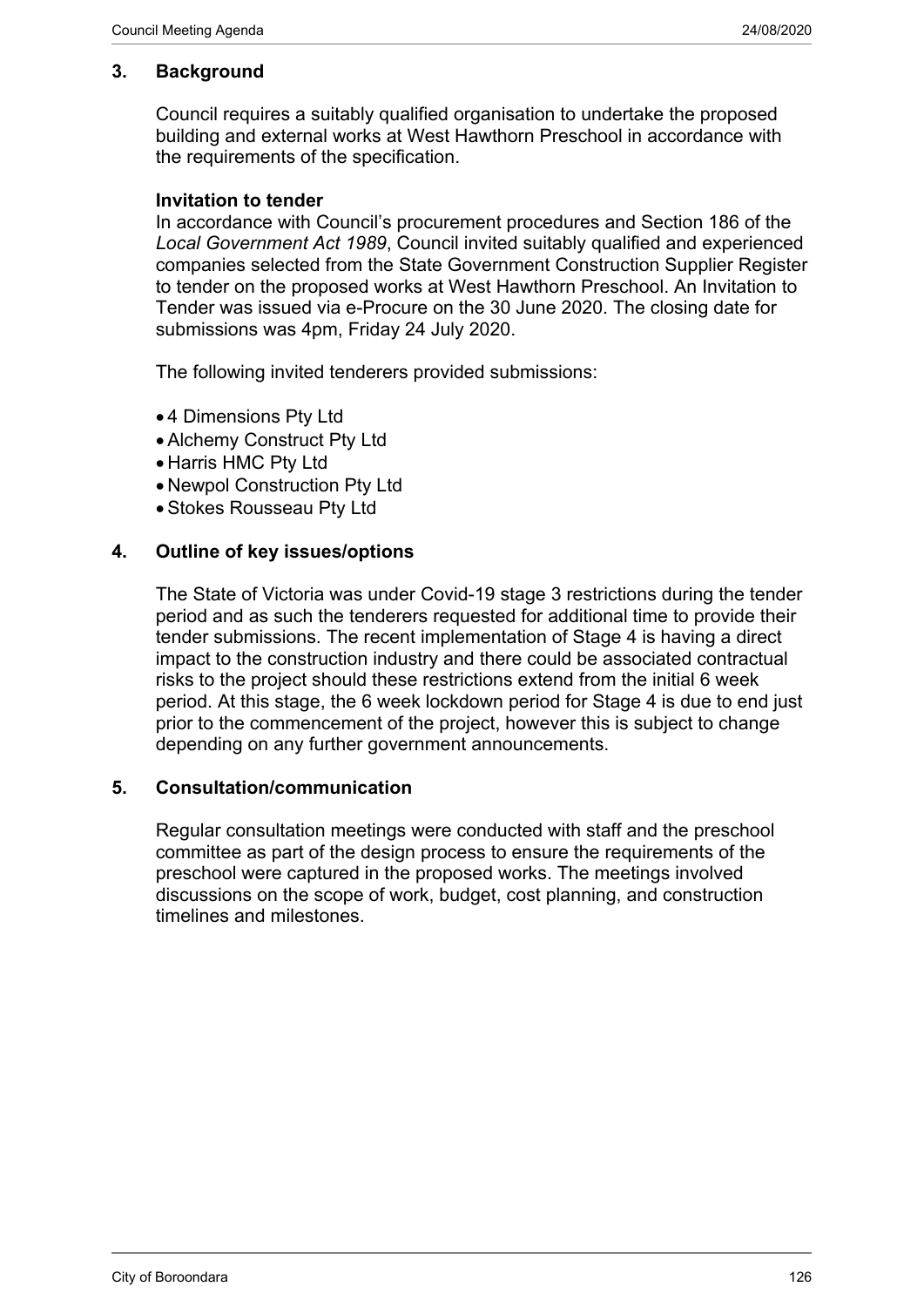#### **6. Financial and resource implications**

Council's 2020-21 adopted budget is as follows:

| \$650,000.00   |
|----------------|
| 43,119.00<br>S |
| \$500,000.00   |
| \$1,193,119.00 |
| 32,090.68      |
| \$1,161,028.32 |
|                |
| \$1,352,822.50 |
| \$135,282.25   |
| \$1,488,104.75 |
| 327,076.43     |
|                |

The budget shortfall will be addressed in the September amended budget, subject to approval, or alternatively from savings identified in the 2020-2021 Capital works program. This will be known as project tenders continue to be finalised and pricing impacts are more clearly understood.

The latest cost estimate provided by the quantity surveyor, which was completed in July 2020 identified the project cost at \$1,252,600. This excluded the final provisional sum of \$150,000 which has been allowed for latent conditions. Following two rounds of on-site testing, the site has been identified to contain Category A soil, being the highest category of contamination in soil. The extent of this contamination will not be known until excavation begins on site. It is proposed that these allowances are made at the start of the project with the potential to return funds to Council as a cost saving if the extent of contamination is less than anticipated.

With the tender submissions received coming in higher than anticipated, an effort has been made to reduce the scope of works. Extensive discussions have been held with the stakeholders on what items can be taken out of the project and the scope of works has been reduced by \$100,000.

Furthermore, the project cost is driven by two additional factors: part of the works are required to be completed over the Christmas holiday period due to the school term dates which attract a higher cost, and the provision of a contingency for the project.

All the above items, along with the impact of COVID19 on tender pricing, reflects the discrepancy between the cost estimate and the tender prices received.